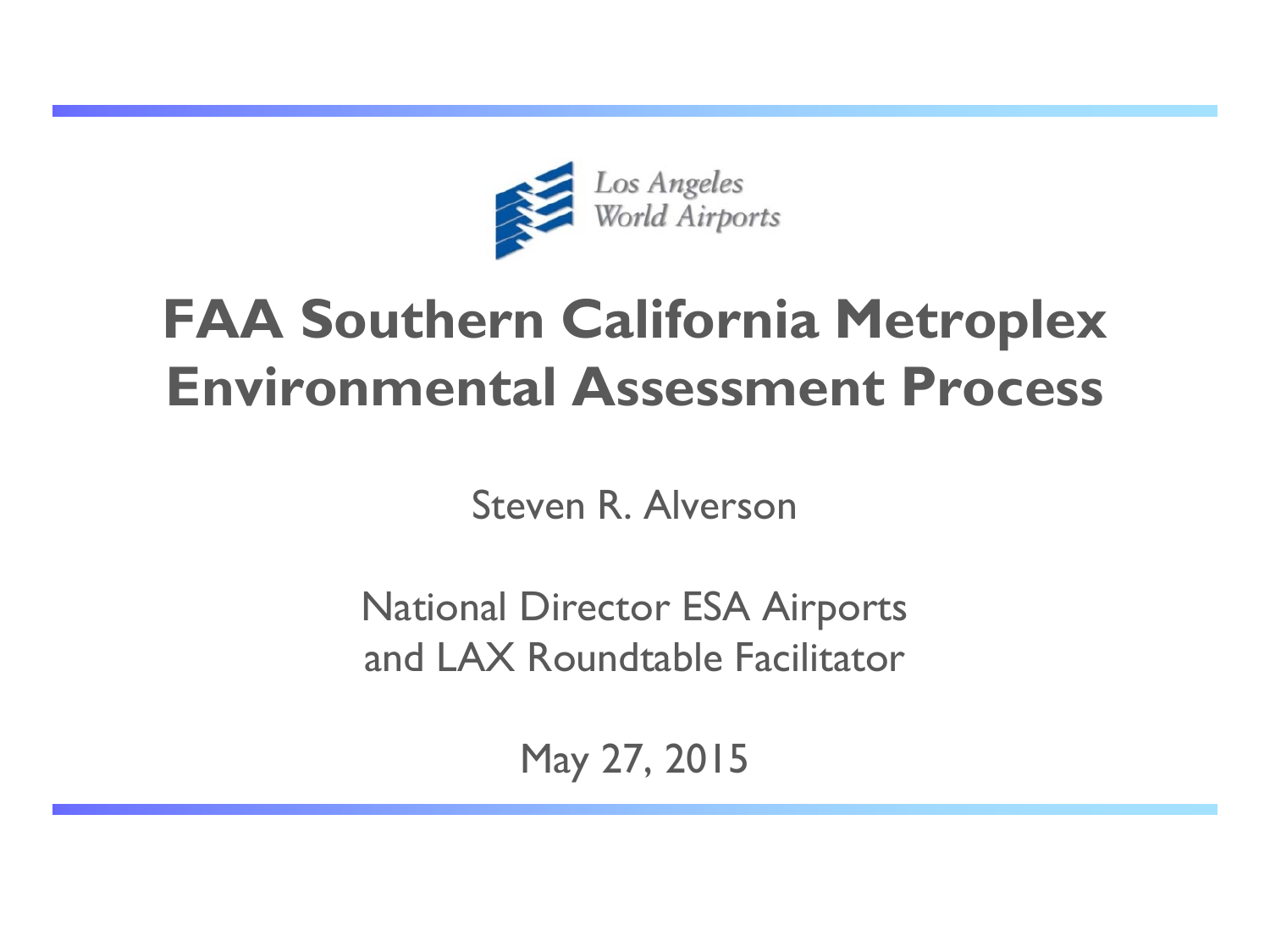### **Southern California Metroplex Environmental Assessment**



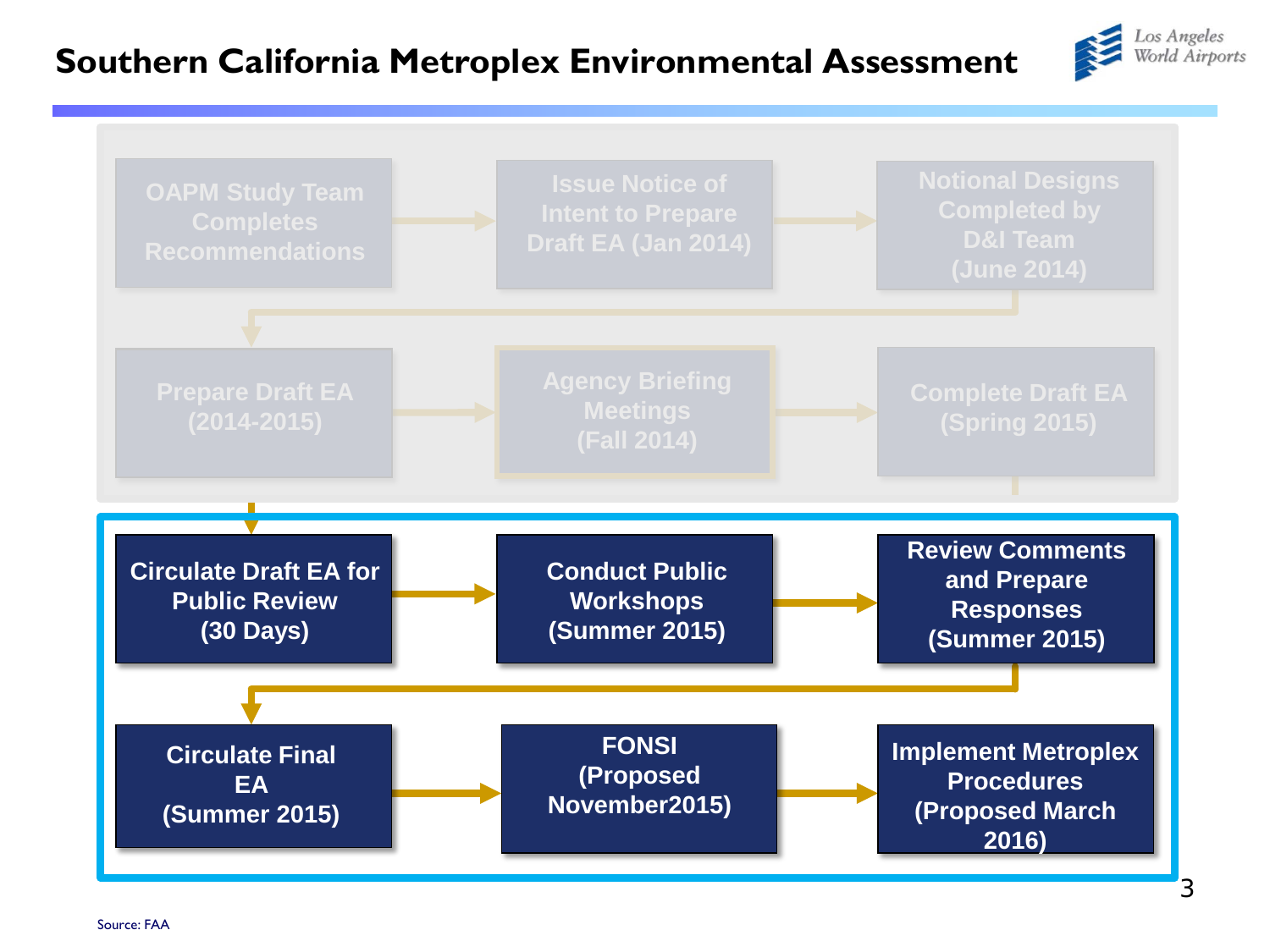

- The FAA's approach to public outreach and receiving public input for the Southern California Metroplex process is consistent with other Metroplex efforts throughout the country
- The FAA will release the proposed arrival and departure routes, and receive public comment during the Draft Southern California Metroplex EA process
- The Draft Southern California Metroplex EA will evaluate and disclose any potential environmental impacts (e.g., noise and air emissions) resulting from the proposed Metroplex procedures based on NEPA requirements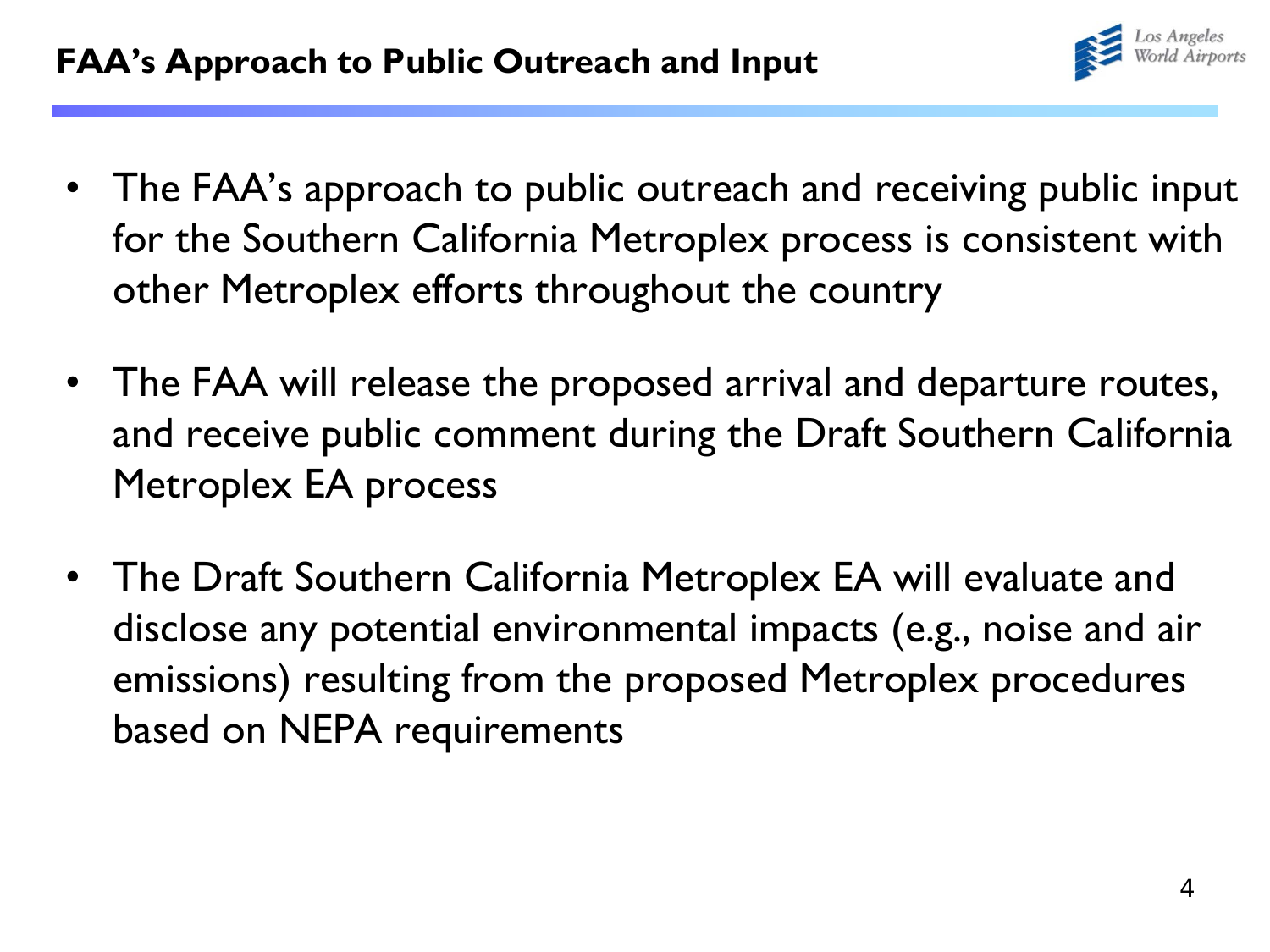

- During the 30-day (minimum) public comment period, which begins June 10, 2015, interested members of the public may:
	- Download and review the Draft EA
	- Attend at least one of the public workshops to learn more about the proposed airspace changes and to speak with the FAA directly about the Metroplex process
	- Submit written comments regarding the aspects of the Metroplex process that concern them

http://www.metroplexenvironmental.com/socal\_metroplex/socal\_introduction.html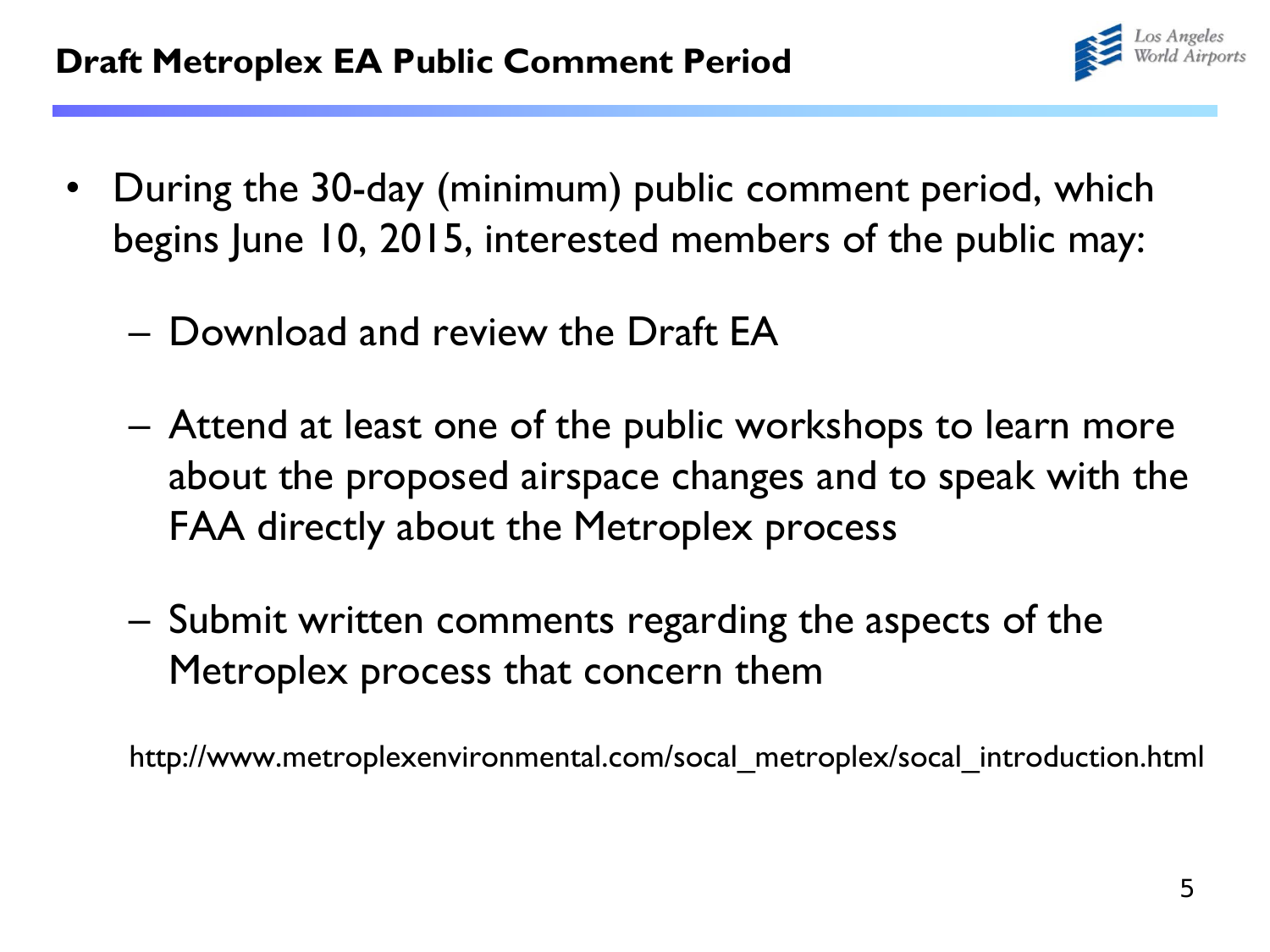

| 15-Jun-15  | 16-Jun-15                                                      | 17-Jun-15                                                     | 18-Jun-15                                                    | 19-Jun-15   |
|------------|----------------------------------------------------------------|---------------------------------------------------------------|--------------------------------------------------------------|-------------|
|            | <b>SNA</b>                                                     | Public Workshop Public Workshop Public Workshop<br><b>SMO</b> | <b>LAX</b>                                                   |             |
| 22-Jun-15  | 23-Jun-15                                                      | 24-Jun-15                                                     | 25-Jun-15                                                    | 26-Jun-15   |
| <b>SAN</b> | Public Workshop Public Workshop Public Workshop<br><b>PSP</b>  | <b>LGB-Torrance</b>                                           | <b>Public Workshop</b><br><b>Redondo Beach</b><br><b>LGB</b> |             |
| 29-Jun-15  | 30-Jun-15                                                      | $1$ -Jul-15                                                   | $2$ -Jul-15                                                  | $3$ -Jul-15 |
| <b>VTU</b> | Public Workshop Public Workshop Public Workshop <br><b>SBA</b> | <b>BUR</b>                                                    |                                                              |             |

Source: FAA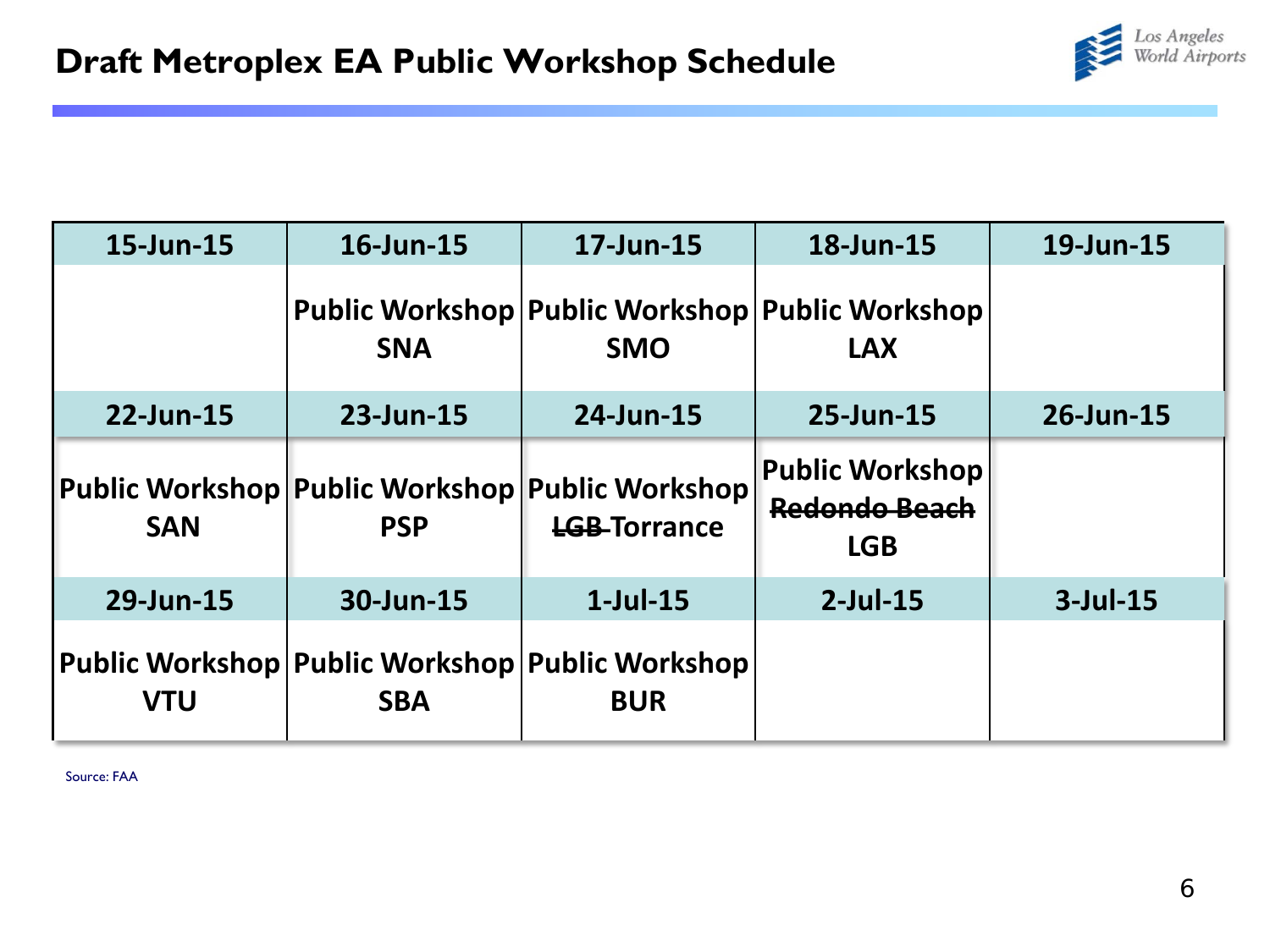

The Metroplex procedures may include:

- Optimized Profile Descent (OPD)
	- Uses flight-idle throttle settings and keeps the aircraft "clean" until several miles from touchdown
- Performance Based Navigation (PBN), Required Navigation Performance (RNP), and Area Navigation (RNAV) departures and approaches
	- Reduces distance flown, increases precision and repeatability, and reduces pilot/controller communications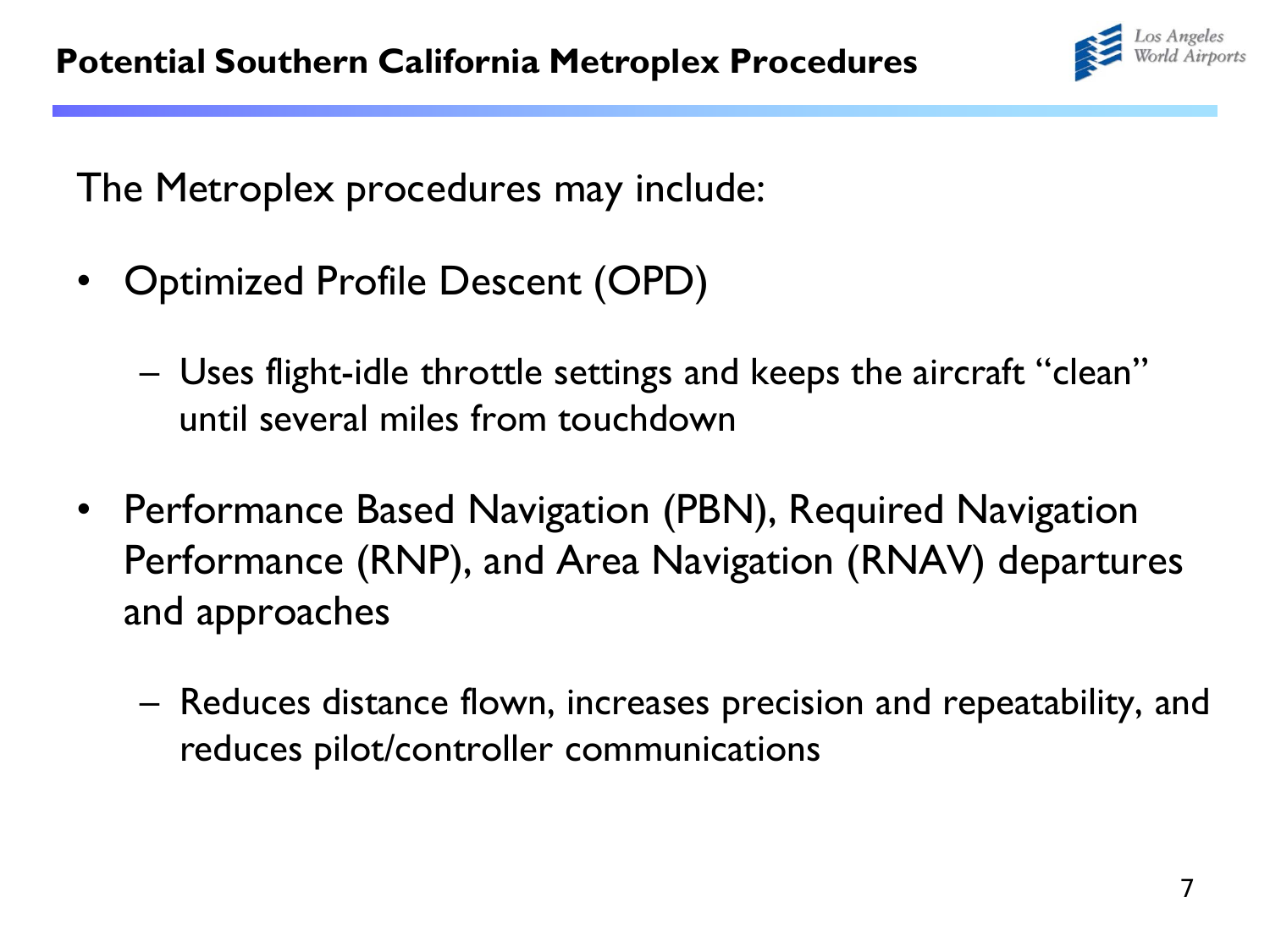### **Optimized Profile Descent Compared to a Conventional Descent**





### Exhibit 1-6 Optimized Profile Descent Compared to a Conventional Descent

ATAC Corporation, December 2012. Source: Prepared by: ATAC Corporation, October 2013.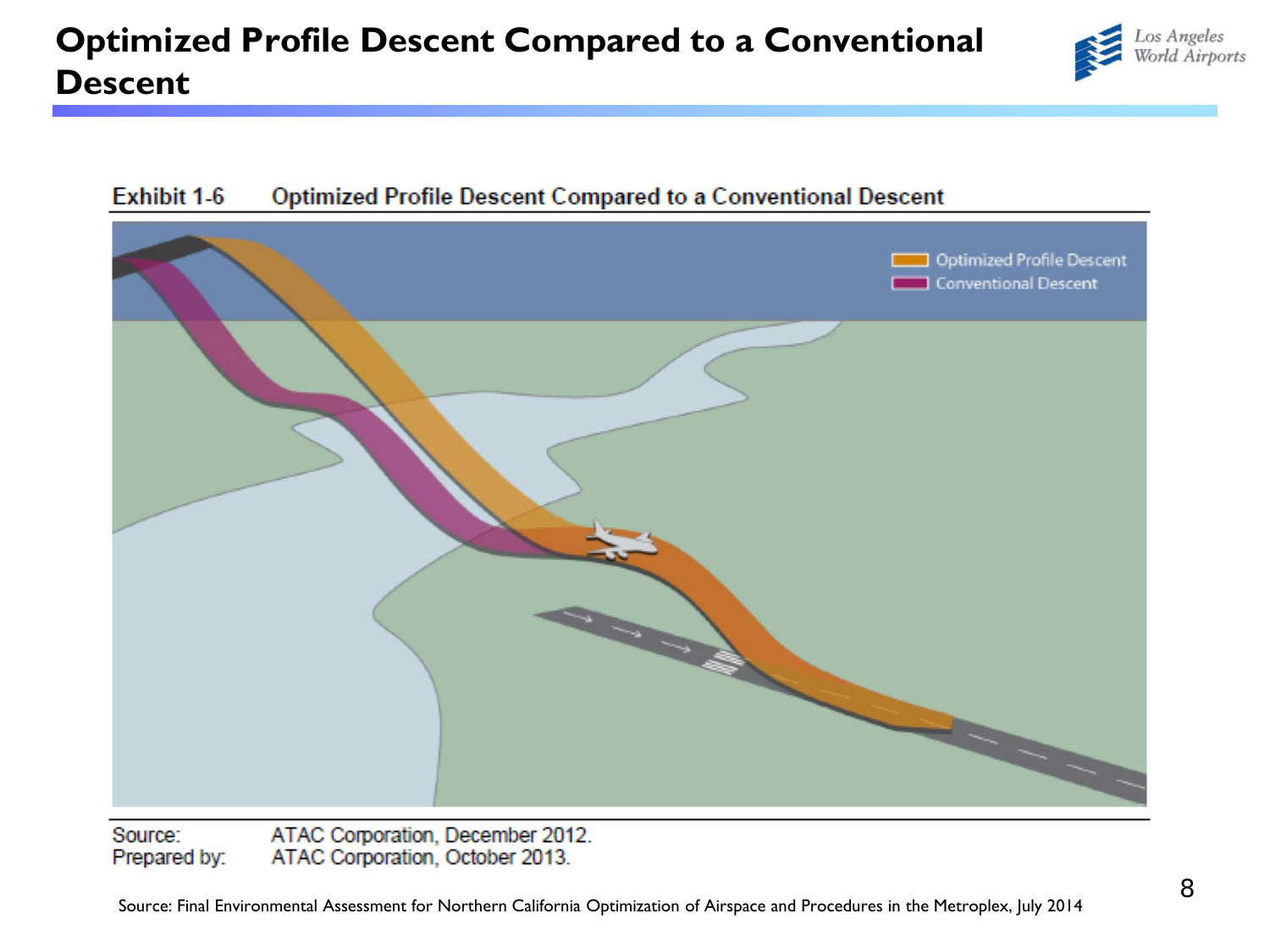



Source: Final Environmental Assessment for Northern California Optimization of Airspace and Procedures in the Metroplex, July 2014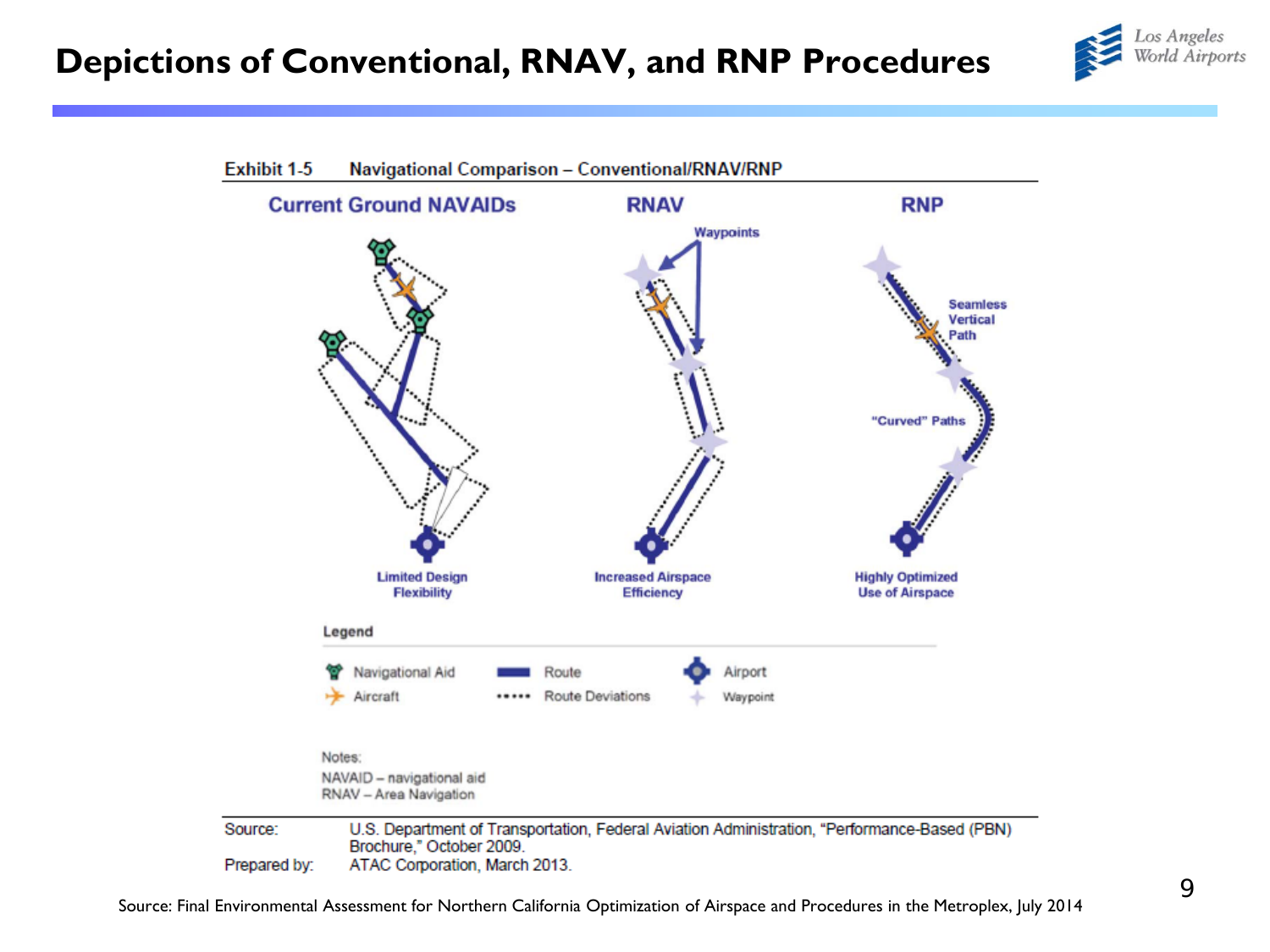

- Because the airspace changes are expected to occur above 3,000 feet mean sea level, aircraft noise exposure will likely be presented in a grid format using census blocks and summarized in tables
- Changes in aircraft noise exposure will be evaluated in three distinct Day-Night Average Sound Level (DNL) zones as follows:
	- DNL 65 and greater
	- DNL 60 to 65
	- $-$  DNL 45 to 60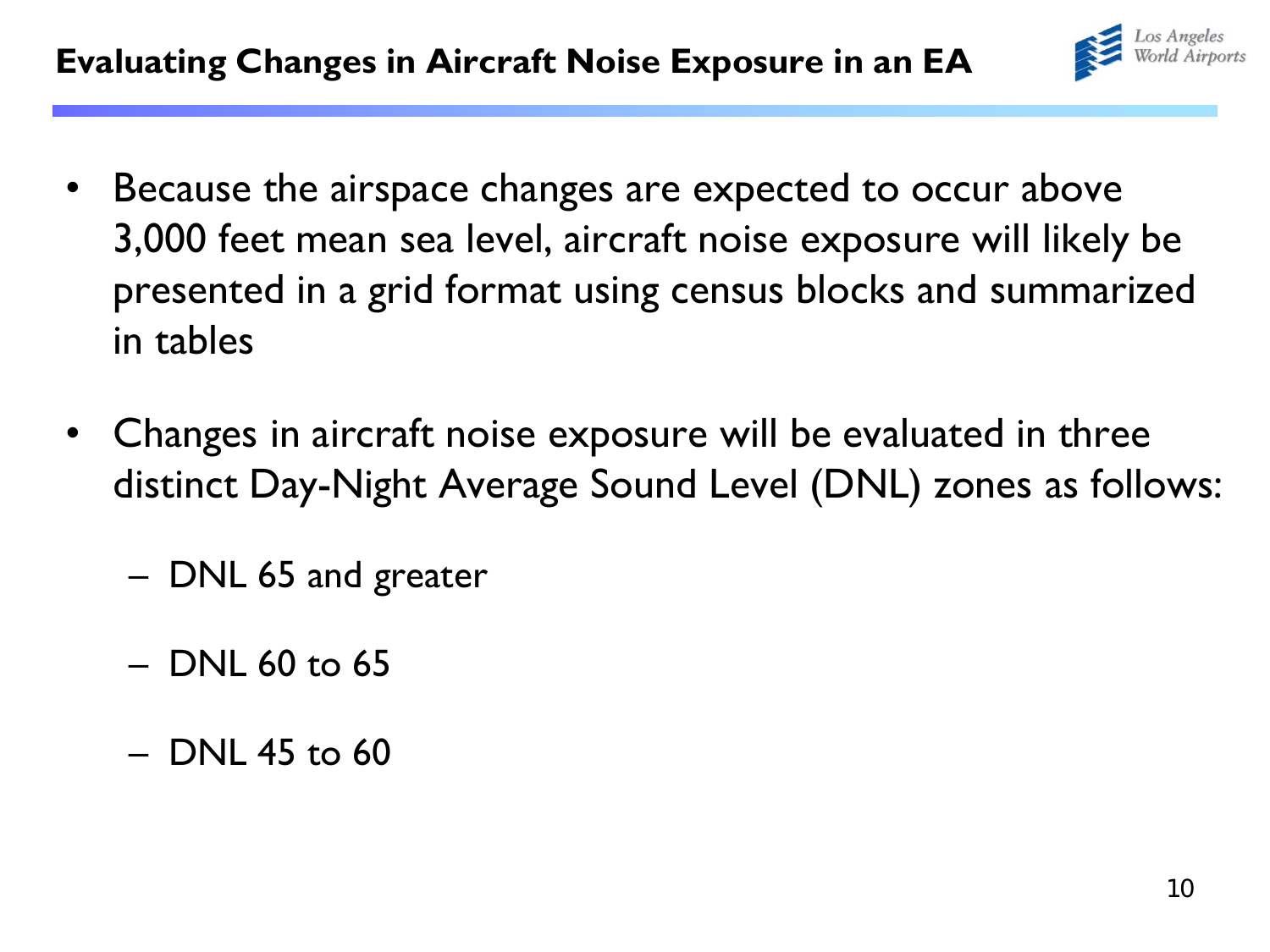

#### Criteria for Determining Impact of Changes in Aircraft Noise Table 1

| <b>DNL Noise Exposure Level</b> | Increase in DNL with<br><b>Proposed Action</b> | <b>Aircraft Noise Exposure</b><br><b>Change Consideration</b>              |
|---------------------------------|------------------------------------------------|----------------------------------------------------------------------------|
| DNL 65 and higher               | DNL 1.5 dB or higher 1/                        | <b>Exceeds Threshold of</b><br>Significance                                |
| DNL 60 to 65                    | DNL 3.0 dB or higher $^{2}$                    | <b>Information Disclosed When</b><br><b>Evaluating Air Traffic Actions</b> |
| DNL 45 to 60                    | DNL 5.0 dB or greater <sup>37</sup>            | Information Disclosed When<br><b>Evaluating Air Traffic Actions</b>        |

**Notes:** 

Source FAA, Order 1050.1E, Appendix A, Paragraph 14.3; Title 14 C.F.R. Part 150.21 (2)(d); and Federal 17 Interagency Committee on Noise, Federal Agency Review of Selected Airport Noise Issues, August 1992.

- $2f$ Source FAA Order 1050.1E, Appendix A, Paragraphs 14.4c and 14.5e; and Federal Interagency Committee on Noise, Federal Agency Review of Selected Airport Noise Issues, August 1992.
- W. Source FAA Order 1050.1E, Appendix A, Paragraph 14.5e.

FAA Order 1050.1E, Appendix A. June 8, 2004. Source: I

ATAC Corporation, November 2013. Prepared By: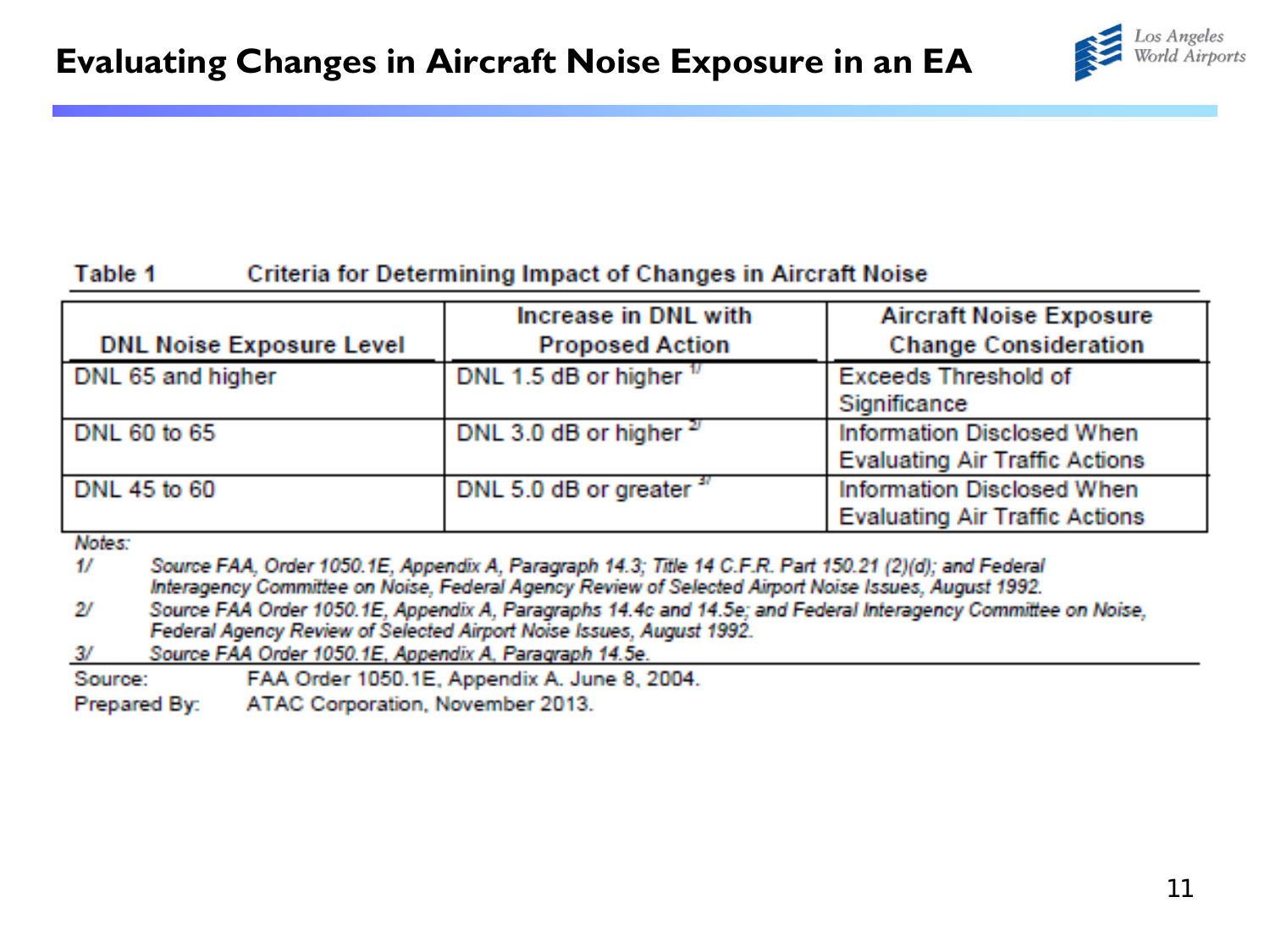- Increases of 1.5 dB or greater over noise sensitive land uses exposed to DNL 65 and greater are considered significant per guidance in the FAA's environmental orders and would trigger further environmental review
- Increases in aircraft noise exposure in the DNL 45 to 60 and DNL 60 to 65 zones will be disclosed in the Draft Metroplex EA, but do not exceed the NEPA significance threshold
- As previously stated, in order to avoid preparing the more costly and time-consuming EIS, the Metroplex process will eliminate procedures that result in increases of 1.5 dB or greater within the DNL 65 zone

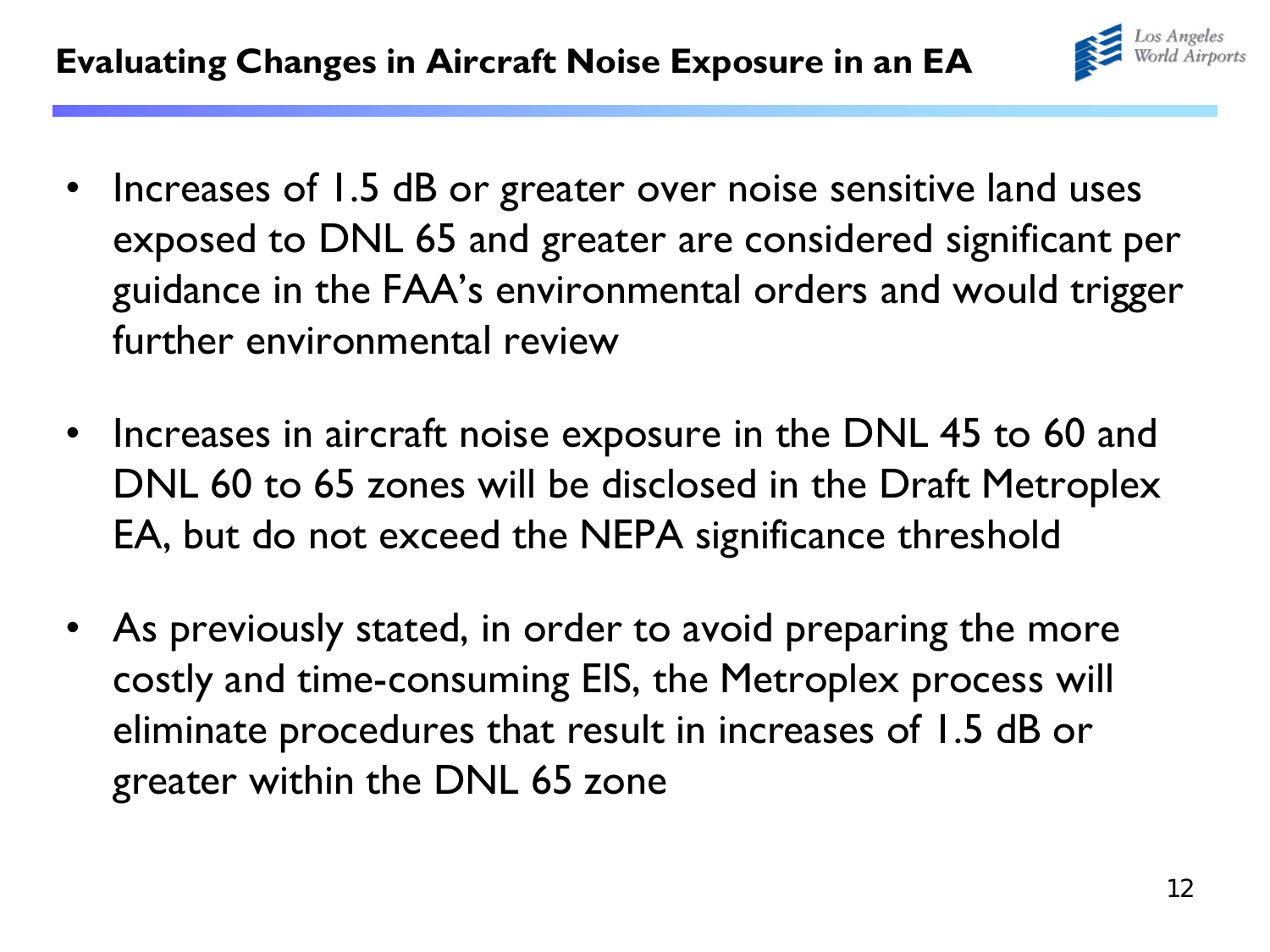

- After the public comment period closes, the FAA will consider and collectively respond to all of the public comments received on the Draft EA in the Final Metroplex EA
- The Final EA will be published on the Metroplex website
- The FAA will prepare a Finding of No Significant Impact (FONSI) and Record of Decision (ROD)
- Notice of the FONSI/ROD will be published in the Federal Register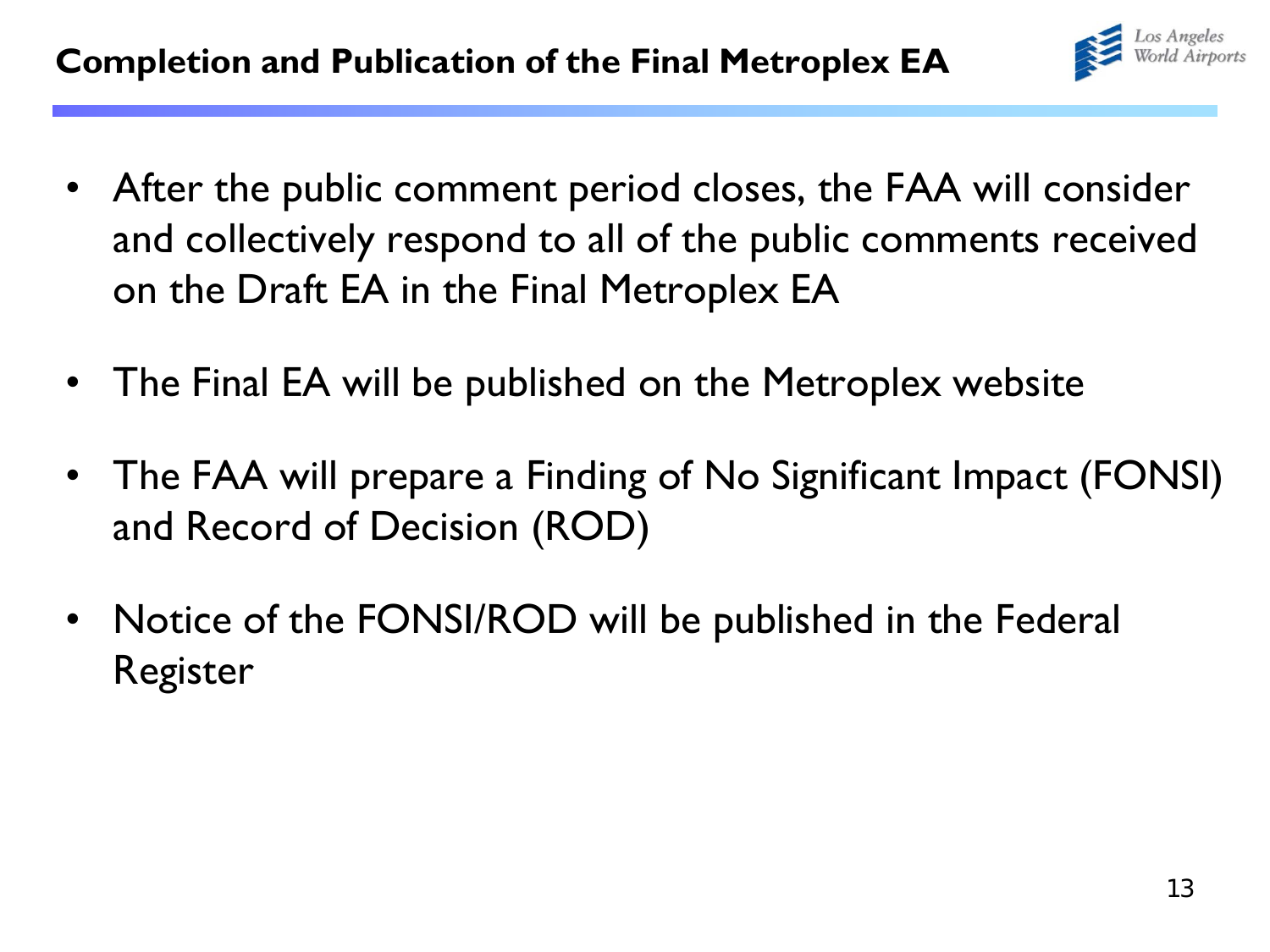

- After the FONSI/ROD is issued, the FAA will undertake the work required to implement the Proposed Action which may include, but is not limited to, the following:
	- Training air traffic controllers on the new procedures
	- Publishing the new approach and departure procedures
- Aircraft operators will:
	- Train flight crews and update their Flight Management Systems with the new procedures
- This process may take several months before the new procedures are implemented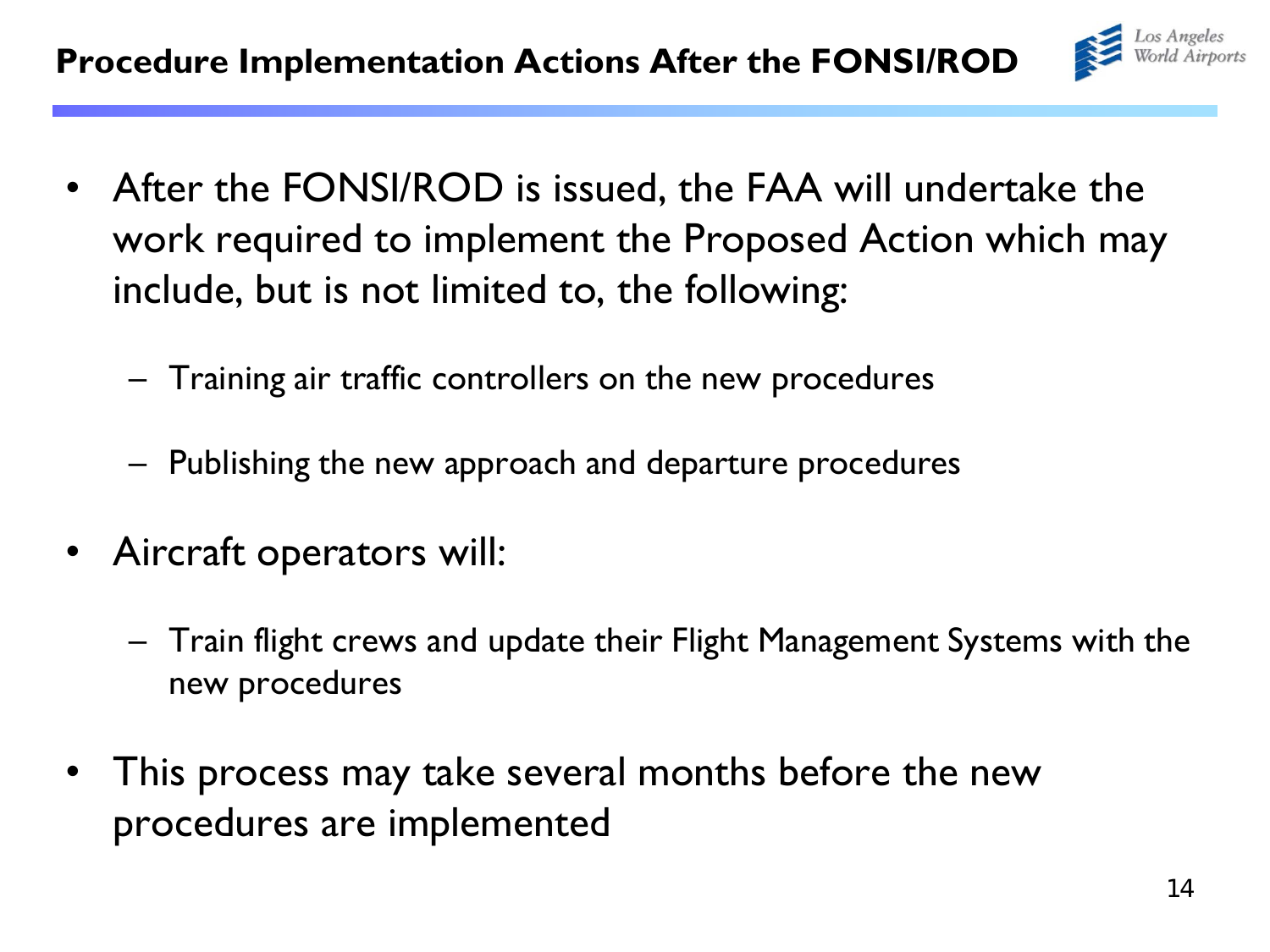

- Once the new procedures are implemented, the community may notice:
	- Nothing at all
	- Decreased aircraft overflights and noise levels
	- Increased aircraft overflights and noise levels
	- Concentrated flight tracks over a narrow area
	- Increased aircraft altitudes/distance from flight tracks
	- Decreased aircraft altitudes/distance from flight tracks
	- Aircraft where they have not flown previously on a regular basis
- The exact effects will depend on the types of changes the FAA plans to make and where those changes are made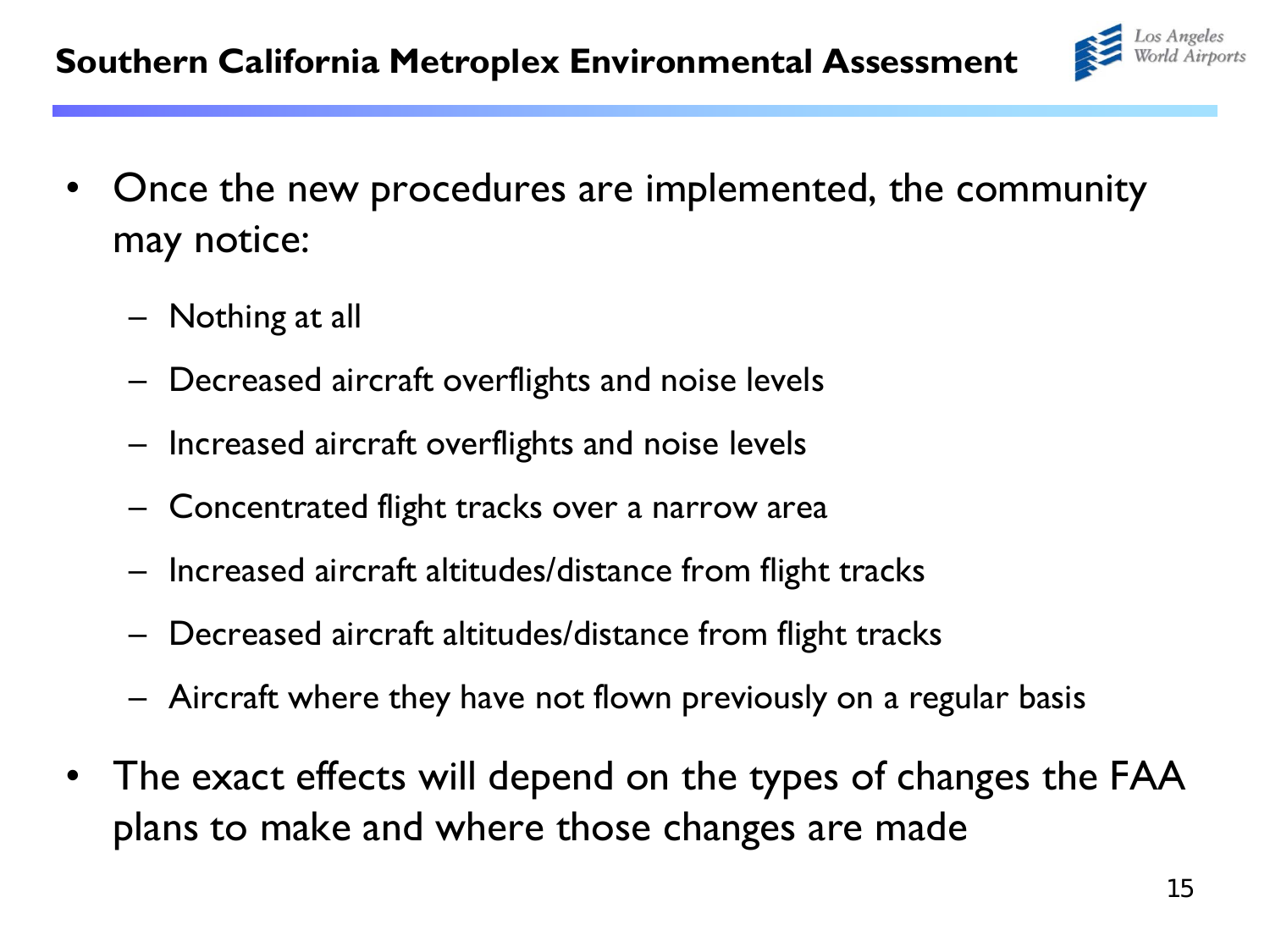

- Community reaction to FAA's implementation of NextGen RNAV/RNP procedures has been mixed:
	- Boston RNAV Procedures
	- Denver Airspace Redesign
	- Houston Metroplex
	- New York Airspace Redesign
	- Northern California Metroplex
	- Phoenix RNAV Procedures
	- Portland RNP Approach
	- Seattle Greener Skies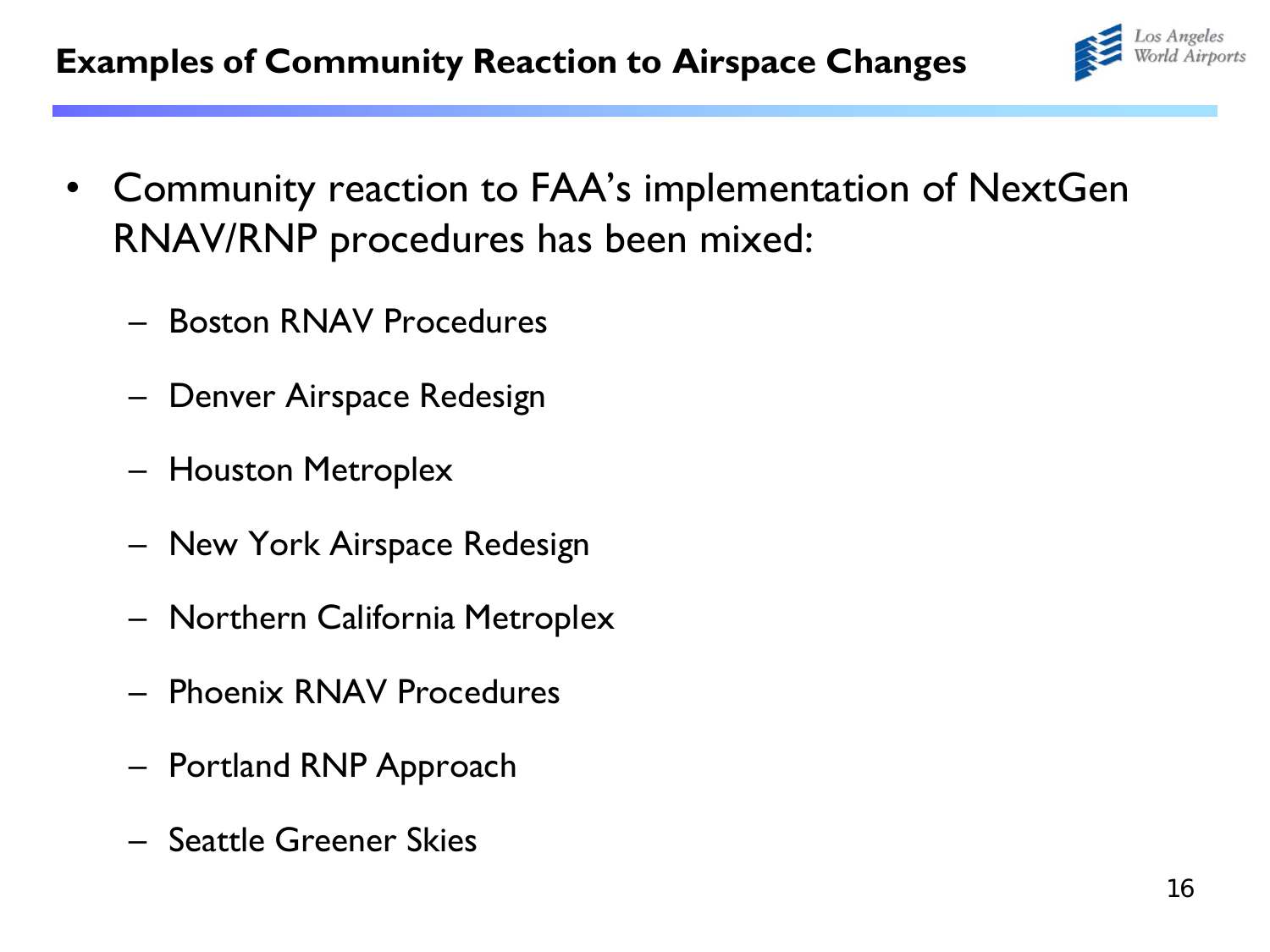## **Example of Radar Flight Tracks Before and After Implementation at Phoenix Sky Harbor International Airport**



Before & After September 18, 2014 Flight Path Arrivals from the West

Source: City of Phoenix

Los Angeles<br>World Airports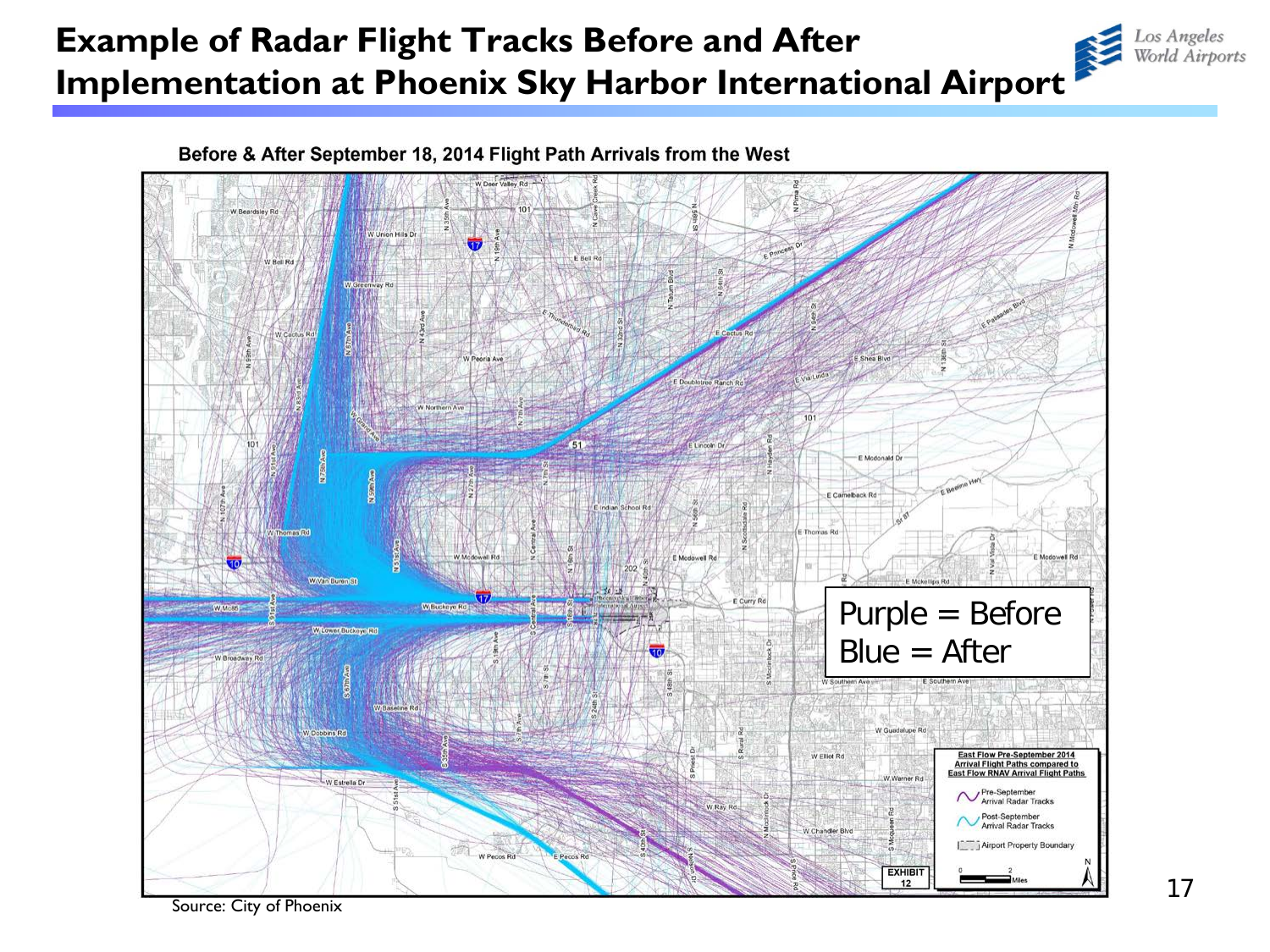## **Example of Radar Flight Tracks Before and After Implementation at Phoenix Sky Harbor International Airport**

Before & After September 18, 2014 Flight Departures to the West



Source: City of Phoenix

Los Angeles<br>World Airports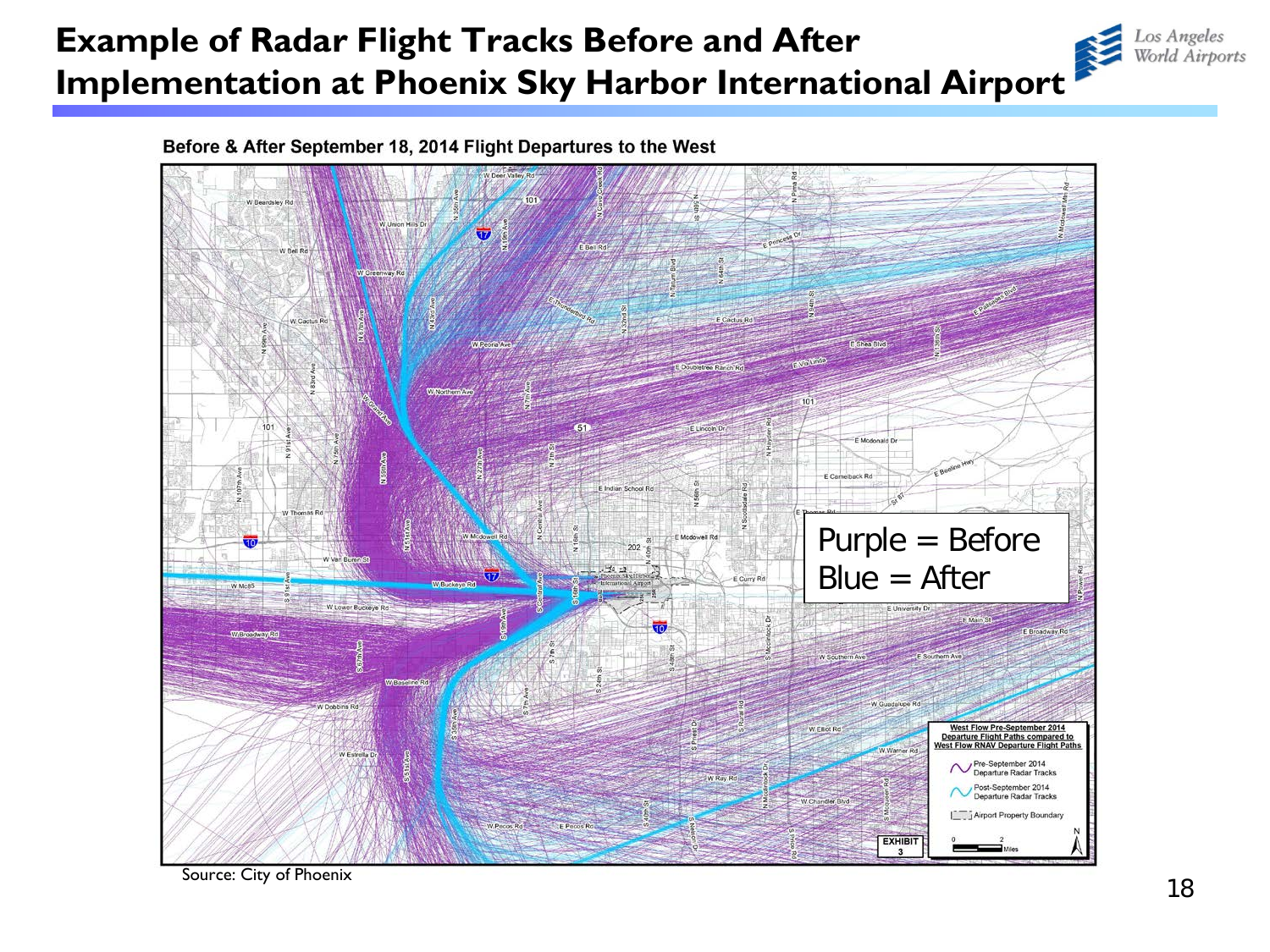- On September 24, 2012, the LAX Community Noise Roundtable sent a letter to the FAA recommending noise abatement measures for FAA to consider in the Metroplex process
- On January 8, 2014, the FAA sent a letter to the Roundtable indicating that the Roundtable's recommendations were forwarded to the Southern California Metroplex Design and Implementation team "for consideration during the procedure design process."
- FAA plans to report back to the LAX Community Noise Roundtable on how the recommendations were considered in the Metroplex process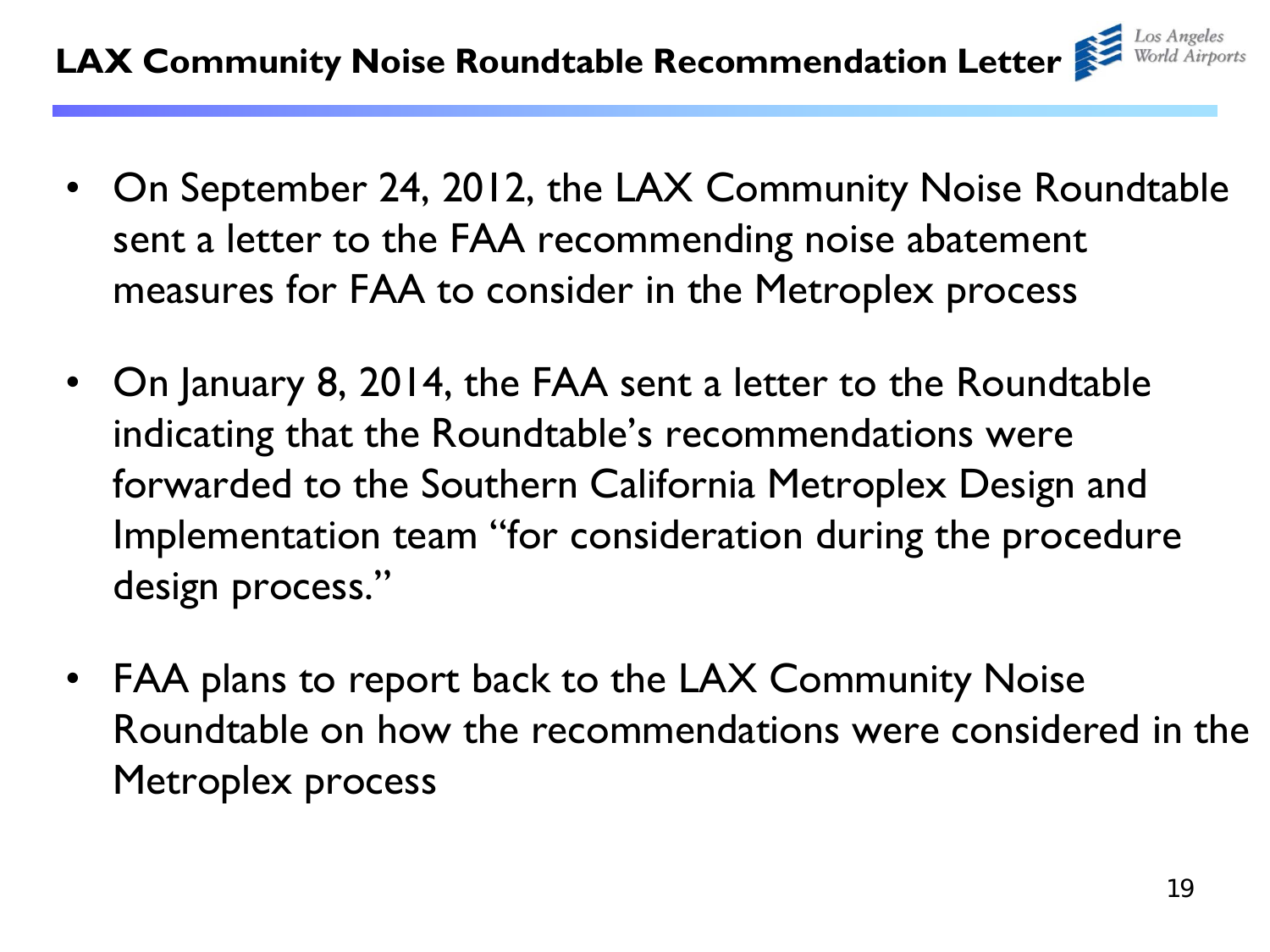

## SUMMARY

- The Southern California Metroplex Draft EA is scheduled to be available June 10, 2015
- The 30-day (minimum) public comment period begins with the release of the EA
- The interested public should provide written comments on the Draft EA before the public comment period closes
- FAA will publish the FONSI/ROD in the Federal Register
- Implementation of the proposed procedures could take several months